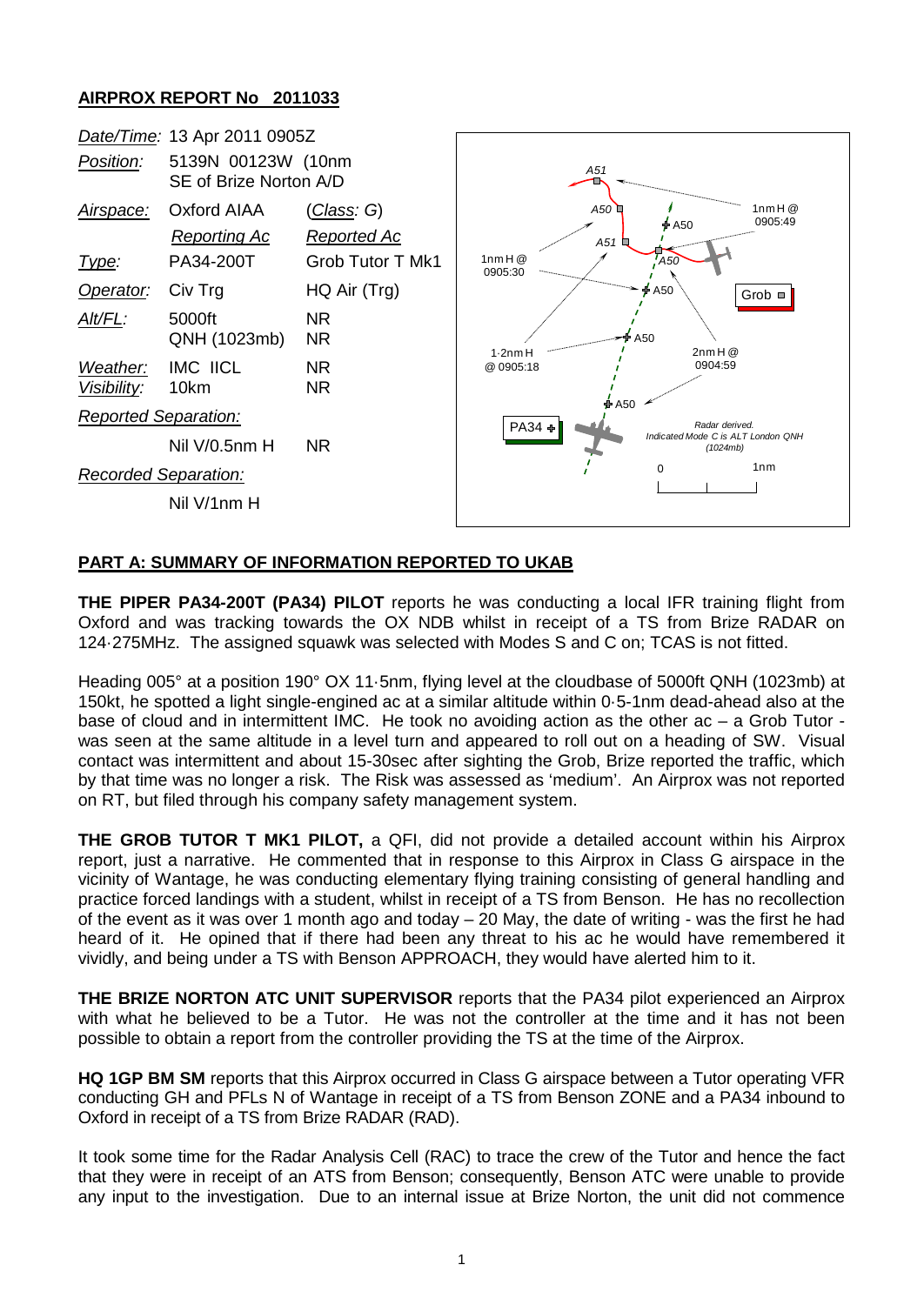reporting action until 2 months after the event; consequently, although they could provide an RT tape transcript, the controller could recall little of the event. This situation was exacerbated by the fact that the PA34 pilot omitted to report the Airprox to RAD.

The PA34 pilot reports operating IFR in VMC, albeit intermittent IMC flying at the base of cloud and spotting the Tutor at "a similar level within 1nm dead ahead…the aircraft was seen to be turning and appeared to roll out on a heading south-west. Approximately 15-30 secs after sighting Brize reported the traffic, which by this time was no longer a risk."

CAP774 states that:

'Pilots should be aware that a Traffic Service might not be appropriate for flight in IMC when other services are available.'

The Brize Norton Supervisor reports that the controller and unit workload was medium to low, a fact borne out by the RT transcript. That said, RAD's workload in the period leading up to the Airprox was constant. Furthermore, RAD recalls that:

'for whatever reason I felt behind the drag curve and the session felt busy/complex [and that] this fact was picked up by one of the other controllers.'

At 0901:12 the PA34 was identified and placed under a TS after which followed a continuous, albeit low-level, work load for RAD involving landline liaison and transmissions to other ac. At 0901:53, (the earliest point of the radar replay), the PA34 was approximately 18nm S of Brize Norton tracking NNE, with the Tutor 9nm N of the PA34, tracking E indicating 5000ft Mode C. At 0903:28, the Tutor commenced a turn, rolling out onto a westerly track at 0904:05, at which point the PA34 is 4·5nm SW, indicating 4800ft.

At 0905:18, the Tutor is just through the PA34's 12 o'clock with 1.2nm lateral separation existing; however, the Tutor commences a R turn onto NW thereby reducing the separation between the 2 ac, exacerbated by the greater airspeed of the PA34.

During the period 0905:07 to 0905:29, RAD was involved in the identification of and passing instructions to another unrelated ac. This unrelated ac does not appear on the replay and further investigation with BZN has suggested that this ac was an Oxford departure, placing it approximately 17nms N of the CPA. Immediately after RAD has completed this liaison with the un-connected ac and co-incident with the CPA, RAD passed TI to the PA34 at 0905:31 stating, "*traffic north 1 mile similar heading similar level*." At this point the Tutor is 1nm NNW of the PA34.

CAP774 states that:

'Traffic is normally considered to be relevant when, in the judgement of the controller, the conflicting aircraft's observed flight profile indicates that it will pass within 3nm and, where level information is available, 3000ft of the aircraft in receipt of the Traffic Service. However, controllers may also use their judgement to decide on occasions when such traffic is not relevant, e.g. passing behind or within the parameters but diverging.'

The safety of operations in Class G Airspace is predicated on the ability of aircrews to 'see and avoid' each other's ac, backed up with airborne equipment such as TCAS and the provision of ATSOCAS where pilots opt for a level of ATS appropriate to their task and meteorological conditions. CAP 774 is clear that whilst the provision of TS to ac in IMC is possible, it may not be appropriate when other services are available. In this instance DS was available and may have been more appropriate given the prevailing meteorological conditions.

Given RAD's lack of recall of the event it has proved impossible to state conclusively why TI was not passed earlier. One hypothesis is that RAD assessed the relative speeds of the ac, concluding that the PA34 would pass through the Tutor's 6 o'clock and that TI might not be required: re-visiting that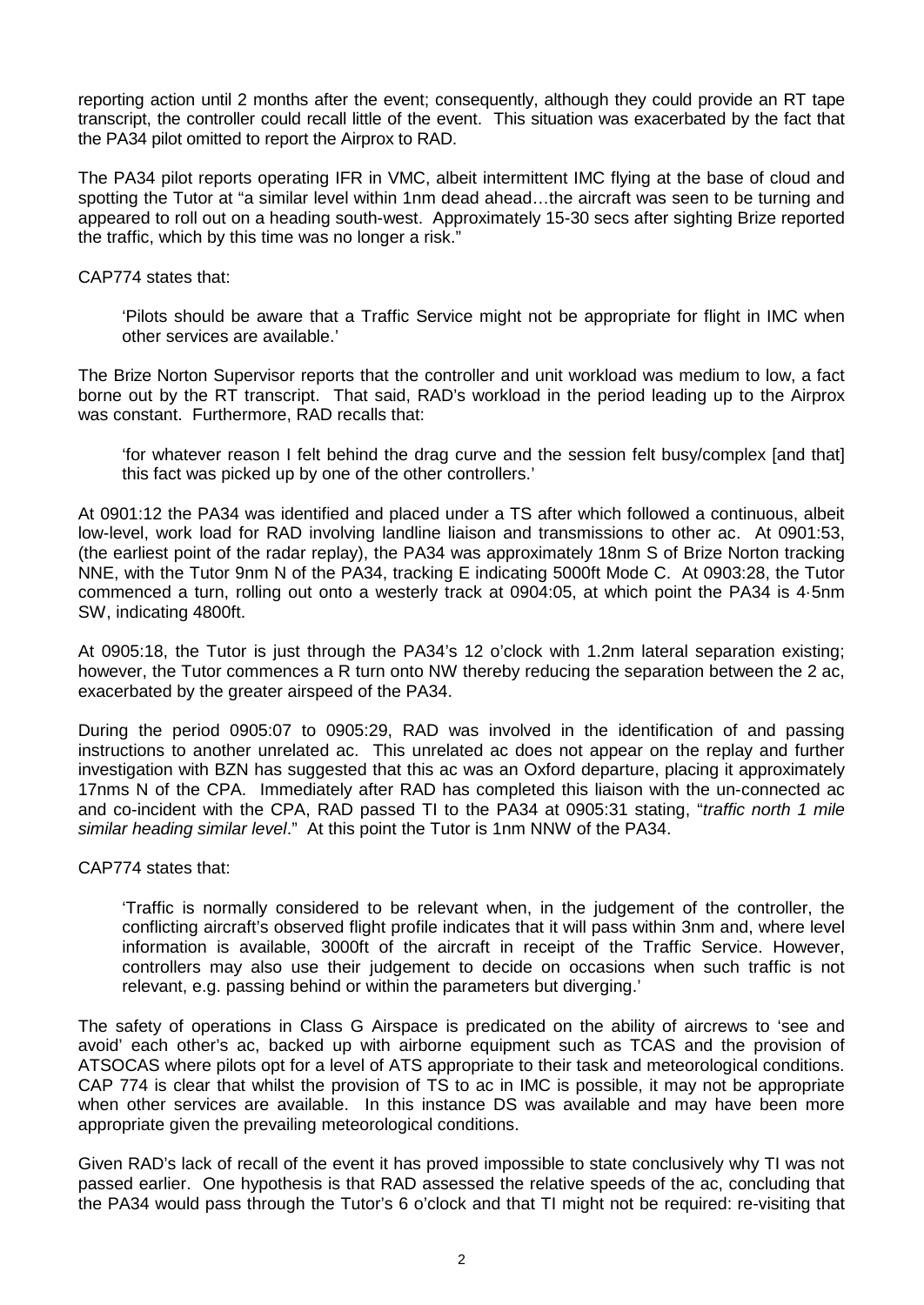assessment when the Tutor commenced their turn at 0905:21 reducing separation. An alternative hypothesis is that, although RAD did not have a high taskload, they were consistently engaged in tasks throughout the period prior to them passing TI, thereby delaying the passing of that TI. Moreover, based upon their statement, it is clear that RAD's perceived workload was high with them feeling "behind the drag curve." There are a number of potential psycho physiological explanations for this including pathological, the disruption of Circadian rhythm, fatigue and life-stresses. Although there is no clear evidence to identify a specific factor, RAD's psycho physiological state may have affected their ability to divide their attention between their tasks or to match their workrate to the task load, thereby delaying the identification of the confliction between the PA34 and the Tutor and hence the passing of TI.

This Airprox resulted from a late sighting by the PA34 crew, the late provision of TI by RAD and the meteorological conditions hampering their visual acquisition task. It has been impossible to determine conclusively why TI was not passed to the PA34 earlier than 0905:31.

**HQ AIR (TRG)** comments that both ac appear to have been operating close to the base of cloud cover where visual contact was reported by the PA34 crew to be affected by cloud. Despite this the PA34 sighted the Tutor before TI was given and no avoidance was required. The reporting delay was unfortunate in that it prevented the gathering of accurate data on the Tutor pilot's TI and visual status. It might reasonably be assumed that he received good TI and was visual with the PA34. Whilst the wisdom of operating close to the base of cloud cover even with a TS may be questioned, it may be the only way to complete a particular sortie profile. That said, any factor that reduces the ability to conduct an effective lookout must be given due regard by pilots and the ATC service upgraded or the profile limited accordingly if required.

## **PART B: SUMMARY OF THE BOARD'S DISCUSSIONS**

Information available included reports from the pilots of both ac, a transcript of the relevant Brize RAD RT frequency, radar video recordings, together with reports from the appropriate ATC and operating authorities.

The Board was disappointed that further detail was not available from Brize Norton and here it was evident that the PA34 pilot had not reported the Airprox on the RT to the controller providing the TS. No matter if a pilot subsequently elects to withdraw an Airprox report, which is entirely within their prerogative, reporting the Airprox on RT at the time immediately alerts the controller and the ATSU to take the necessary reporting action. In that way none of the essential detail necessary for a complete understanding of the Airprox is lost. The Board was briefed that the Airprox was received some 5 days after the event; once identified, the RAC had endeavoured to contact the Tutor pilot's unit on 12 separate occasions. All efforts proved fruitless until contact was eventually established through the Station Flight Safety Officer. Unfortunately, therefore, the Tutor pilot's report was not received until over 30 days after the Airprox had occurred. Consequently, the Benson ATC RT recordings were not available.

As the Tutor pilot was not aware of the Airprox until some weeks after the event, he could recall little detail of his sortie and his account contributed little to the understanding of this event; whether he saw the PA34 or not was unclear. Members recognised that the PA34 pilot was teaching an IFR procedure, flying towards the 'OX' beacon intermittently in IMC, just at the base of cloud in Class G airspace. Whilst the PA34 crew had availed themselves of a TS from Brize RADAR, in the GA pilot Member's view, if a DS had been available then this would have been a more suitable ATS whilst flying in IMC. The MAA Advisor suggested that if the PA34 had been flying at an IFR quadrantal level, it would have afforded some separation against other IFR transit traffic in level flight. Similarly, a DS might have assisted the Tutor pilot with his traffic avoidance responsibilities. The Tutor pilot, who was conducting general handling VFR, shared an equal responsibility to see other ac when operating in Class G airspace. Nevertheless, it remained the PA34 pilot's responsibility under the 'Rules of the Air' to 'see and avoid' the Tutor on his starboard side so that he could afford appropriate separation irrespective of whether RAD passed TI or not.